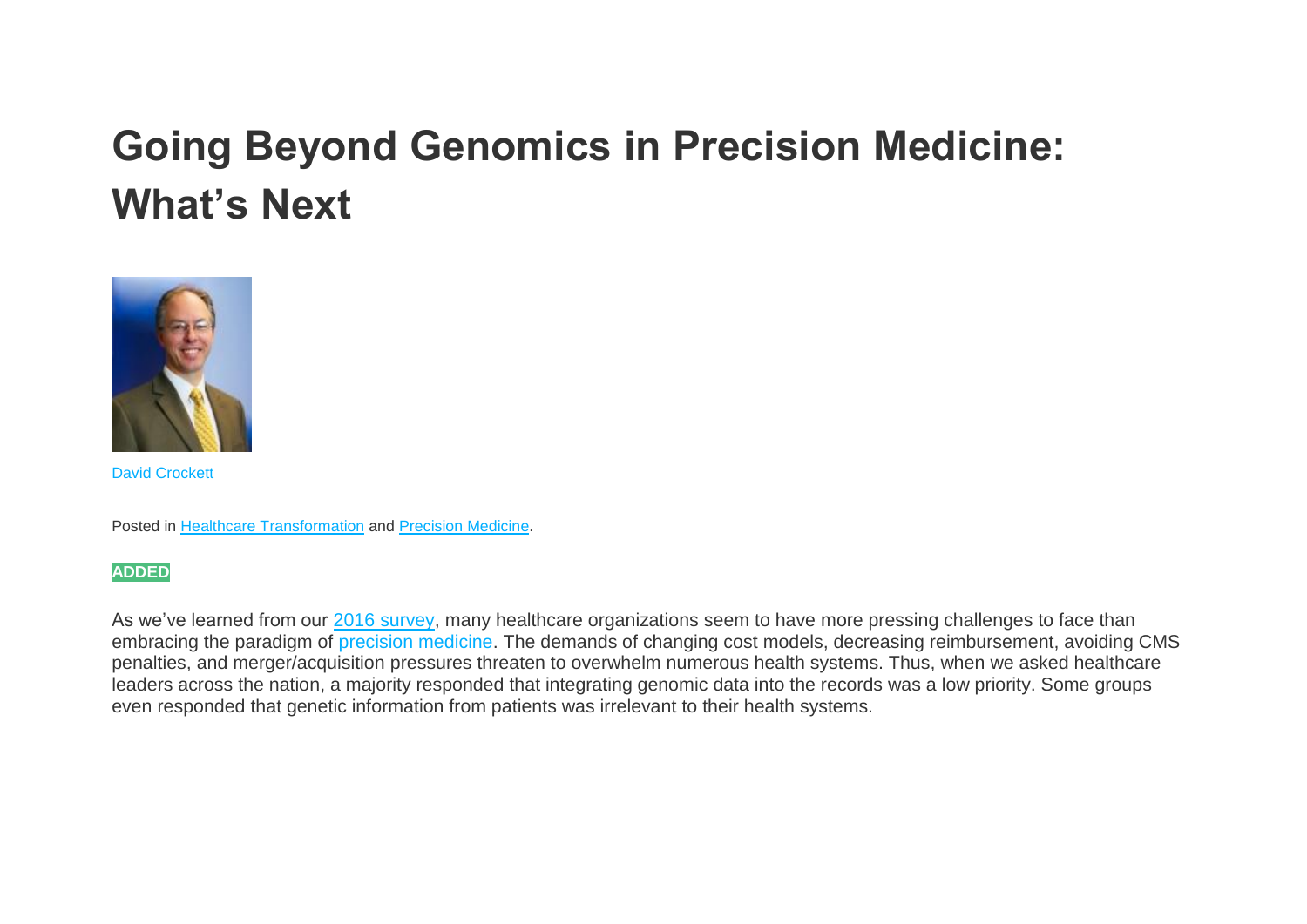How Significant a Role Will Precision Medicine Play in Your Organization Over the Next Five Years?

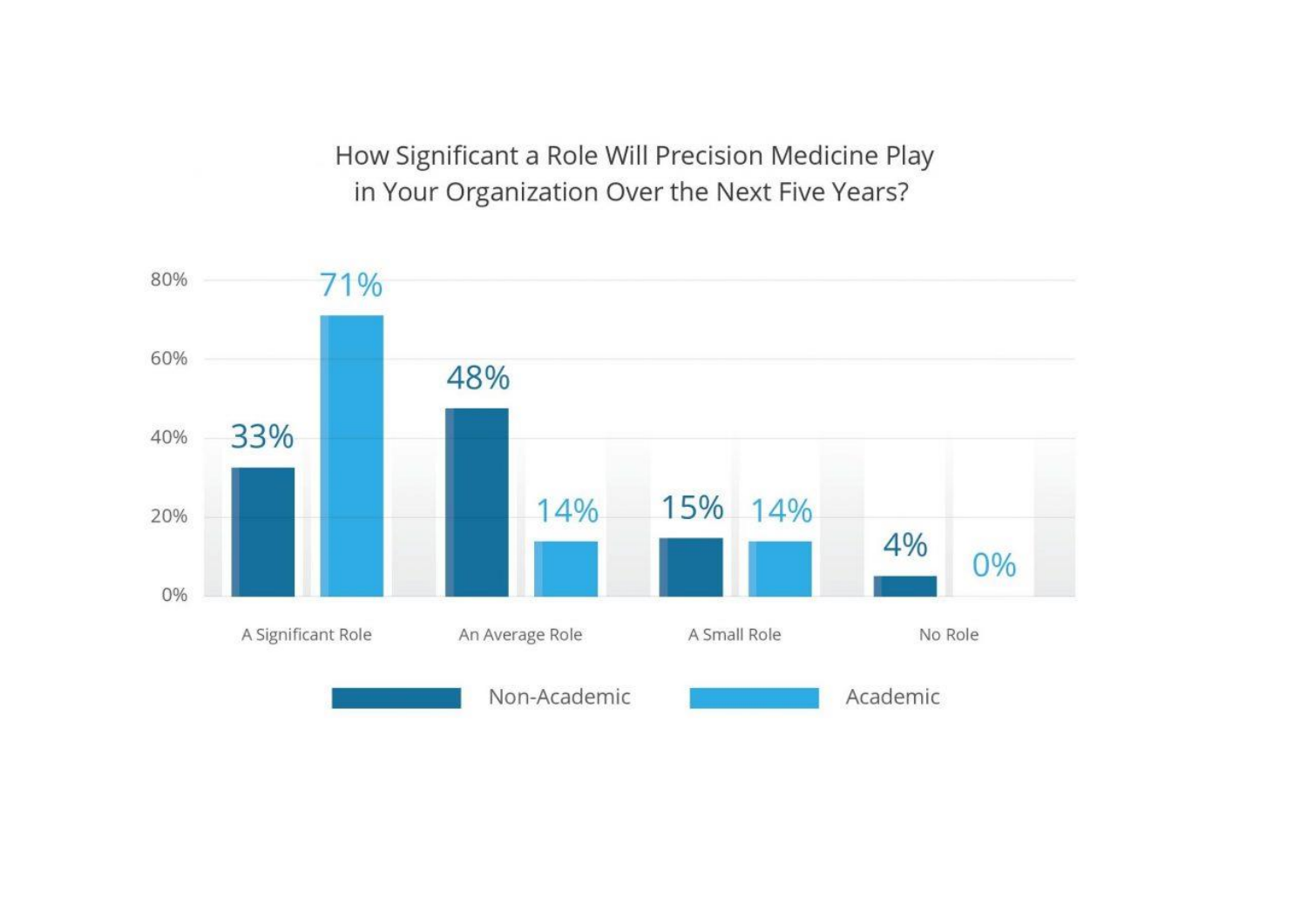How Relevant is DNA Sequencing to Your Organization's Patient Treatment Strategy?



We should be clear. [Precision medicine](https://www.healthcatalyst.com/real-opportunity-precision-medicine) is not only about "-omics" (genomics, proteomics, metabolomics). It is really about "economics." It is about improving patient lives.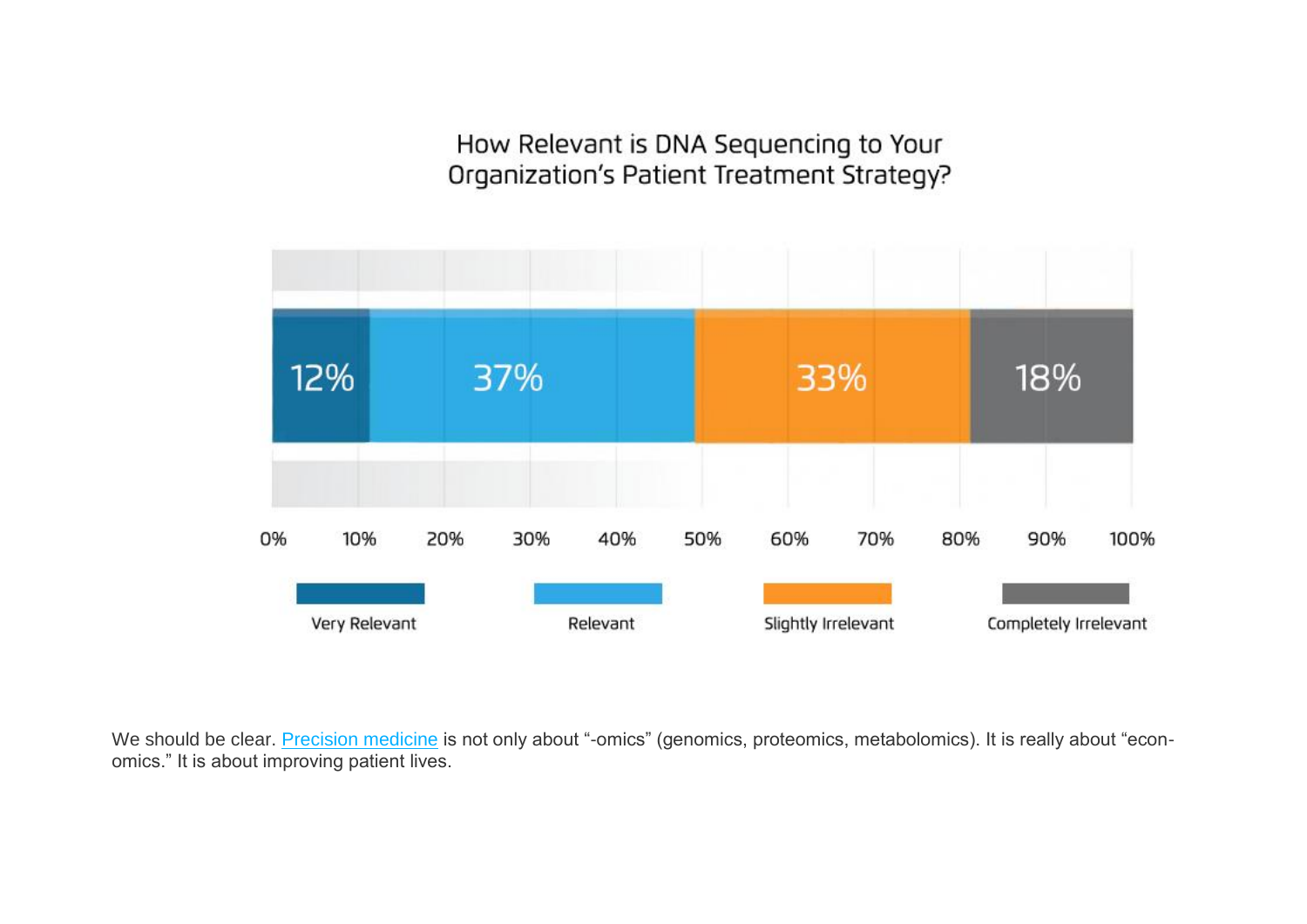The time is quickly approaching when healthcare consumers (i.e., all of us) will begin asking, "Why can't my doctor say something like this…?"

*I can give you an optimized health recommendation based on five components:*

- *1) data from recent clinical trials;*
- *2) information about local and regional patients similar to you;*
- *3) actual health outcomes of every patient like you who has had your illness;*
- *4) your level of your interest in participating in your own care;*
- *5) your ability to participate in your own care.*

*In turn, I can tell you within a quantified range of certainty, which treatment is most likely to succeed specifically for you and how much that treatment will likely cost.*

That is precise medicine.

# **The Elusive Paradigm of Precision Medicine**

For us, precision medicine simply means that patients are quickly and appropriately placed into the path of care that is most effective and cost efficient for them at that time.

### Diagnostic Gradient

One clear obstacle to precisely diagnosing and treating diseases is the dilemma of "diagnostic gradient." Many disease conditions are relatively straightforward to identify with a distinct biological cause, a direct clinical measure or a clear diagnostic image. Unfortunately, others disease conditions have only indirect markers or require more extensive observation and rule out testing sometimes referred to as a diagnostic odyssey. The chief complaint of this diagnostic gradient is diagnostic error. In a September 2015 Institute of Medicine report [Improving Diagnosis in Healthcare,](http://www.nationalacademies.org/hmd/~/media/Files/Report%20Files/2015/Improving-Diagnosis/DiagnosticError_ReportBrief.pdf) a diagnostic error is described as "linlaccurate if it differs from the true condition a patient has (or does not have) or if it is imprecise and incomplete." The consequence of diagnostic gradient and diagnostic errors is imprecise medicine.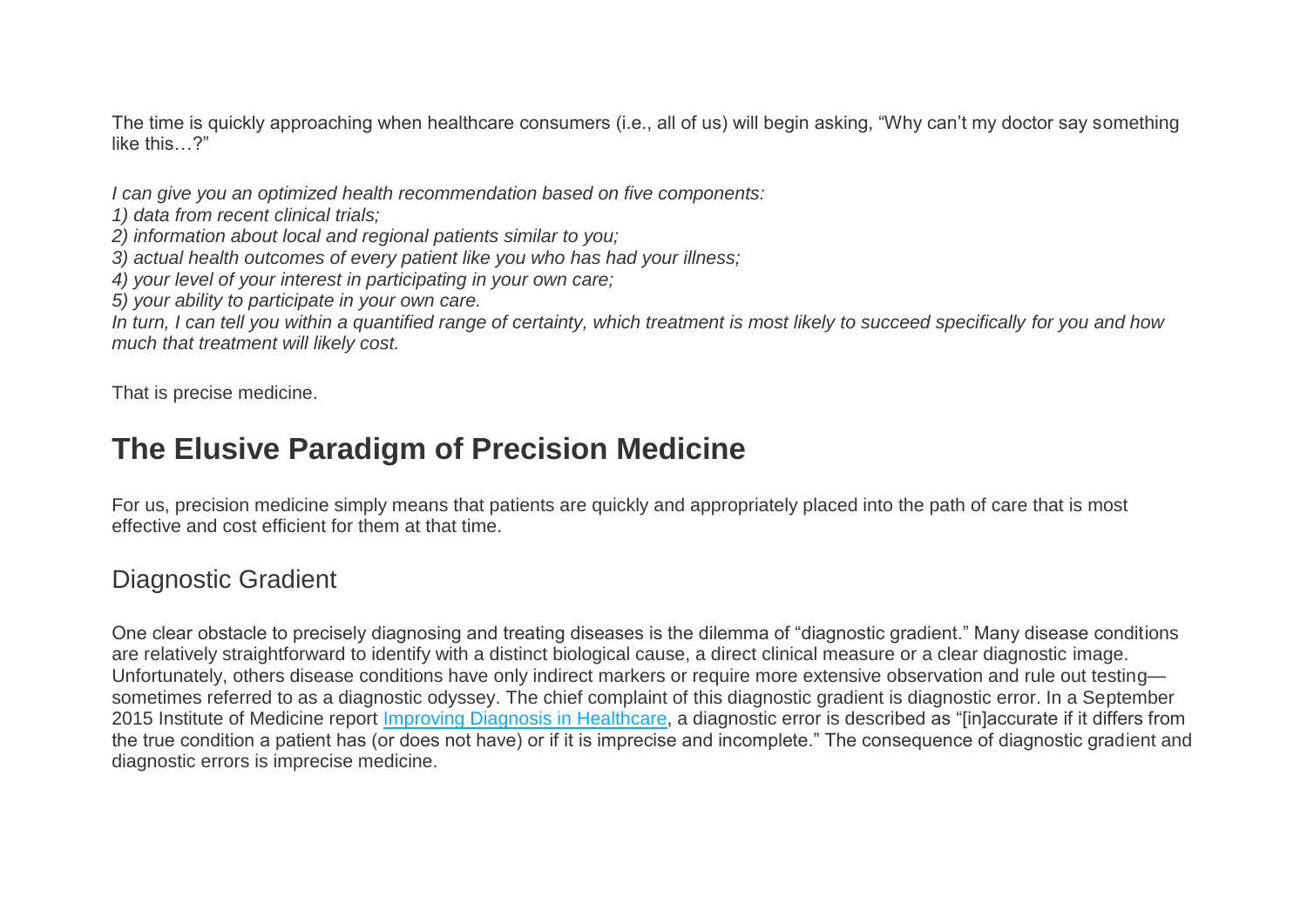### Multi-Morbidity

To further compound the complexity of this diagnostic gradient, the aging [population](https://www.healthcatalyst.com/Defining-Patient-Populations) in our country has increasingly overlapping and co-existing conditions as seen in Figure 1. Patients with multi-morbidity and difficult-to-diagnose conditions will often need to visit multiple physicians, which can further fragment their data ecosystem. This multi-morbidity is troublesome at all levels of healthcare.



*Figure 1: Patients often have overlapping co-morbid conditions. (Source: Dumbreck and others, Drug-disease and drug-drug interactions, BMJ, 2015)*

More Precise and Comprehensive Patient Data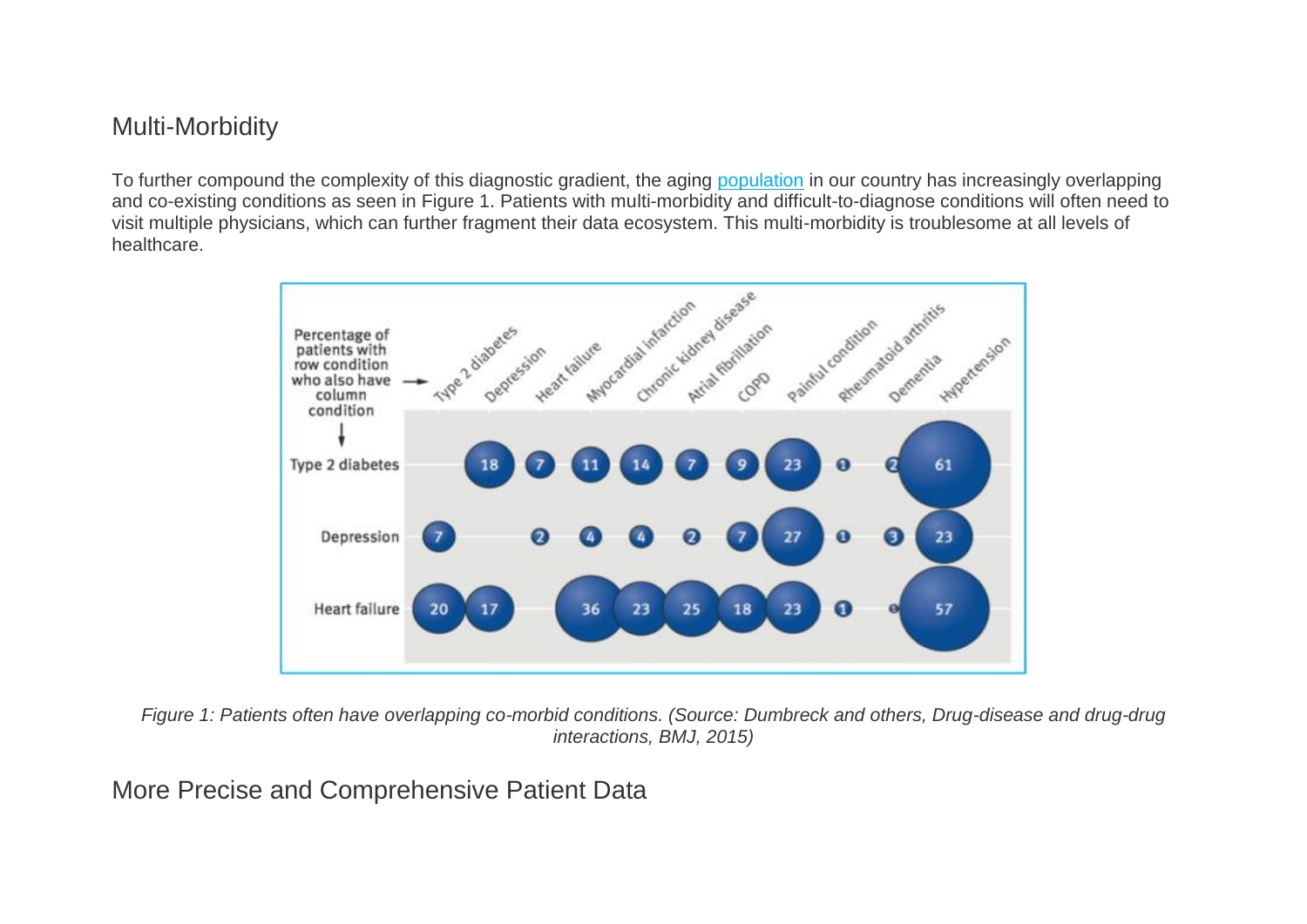Another vexing obstacle is how to get a more complete view of a patient's health status than is provided in most electronic health records. To accomplish this, we need behavioral, environmental, and socio-economic data, all of which contribute to understanding a patient's overall health and risk factors. This means fully leveraging any available patient data within the health system, as well as relevant data from outside the health system. This is not [big data.](https://www.healthcatalyst.com/big-data-in-healthcare-made-simple) This is simply using more comprehensive and more precise data to increase our understanding of the most effective treatments for a patient.

Health Catalyst is actively working to build this more comprehensive patient data ecosystem. Our re-useable data modules are feature-engineered to include input elements such as mental health, polypharmacy, palliative care, socio-economic indicators, and geo-based risk. For example, Figure 2 details one of our new data modules we call INSIGHT (Independent Neighborhood Socioeconomic Indicators for Geo-based Health Trends), which leverages publicly available data on U.S. mortality rates and U.S. Census data from housing, education, and income across more than three decades. This risk of mortality can be viewed across county, zip code, and neighborhood levels. INSIGHT can be used to build more comprehensive risk models that combine patient clinical data with socio-economic data.

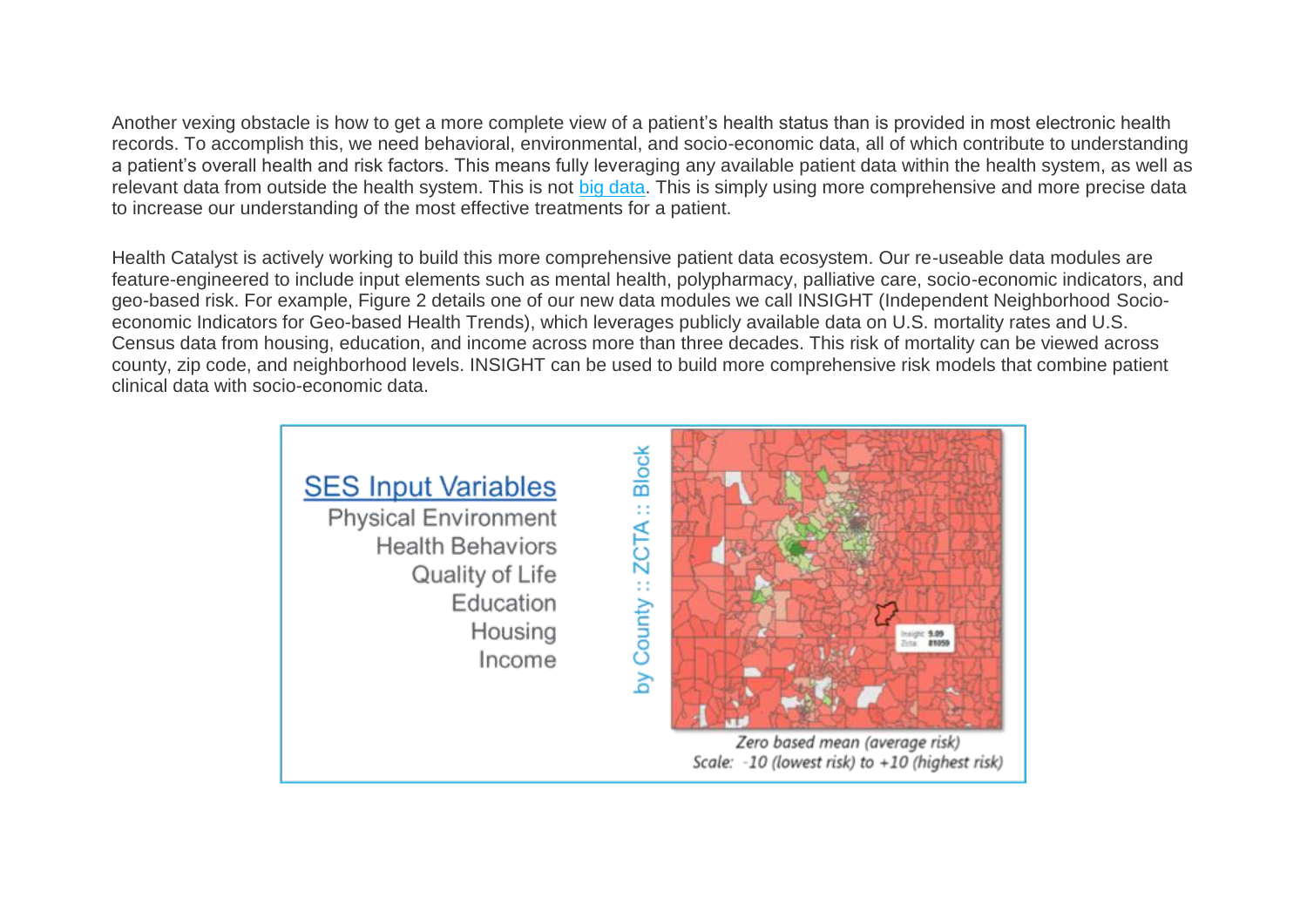*Figure 2: Socio-economic data is used for insight into geo-based risk of mortality across county, zip code, and neighborhoods in the U.S.*

# **The Next Big Leap in Healthcare**

There have been several decades of increasing electronic capability in our healthcare environment. Electronic data and computers have become firmly entrenched in the workflow of patient care. Despite this steady march forward in technology, we have yet to seamlessly capture health outcomes and integrate transparent cost and a complete data ecology of a person. Closing the loop between available data, existing workflow, and clinical decision making, will lead to more precise medicine. It will also serve to close the loop between data internal to the EMR and externally available patient data. This embedded and in-context decision support, known as closed-loop analytics, will be the next big leap in healthcare as shown in Figure 3.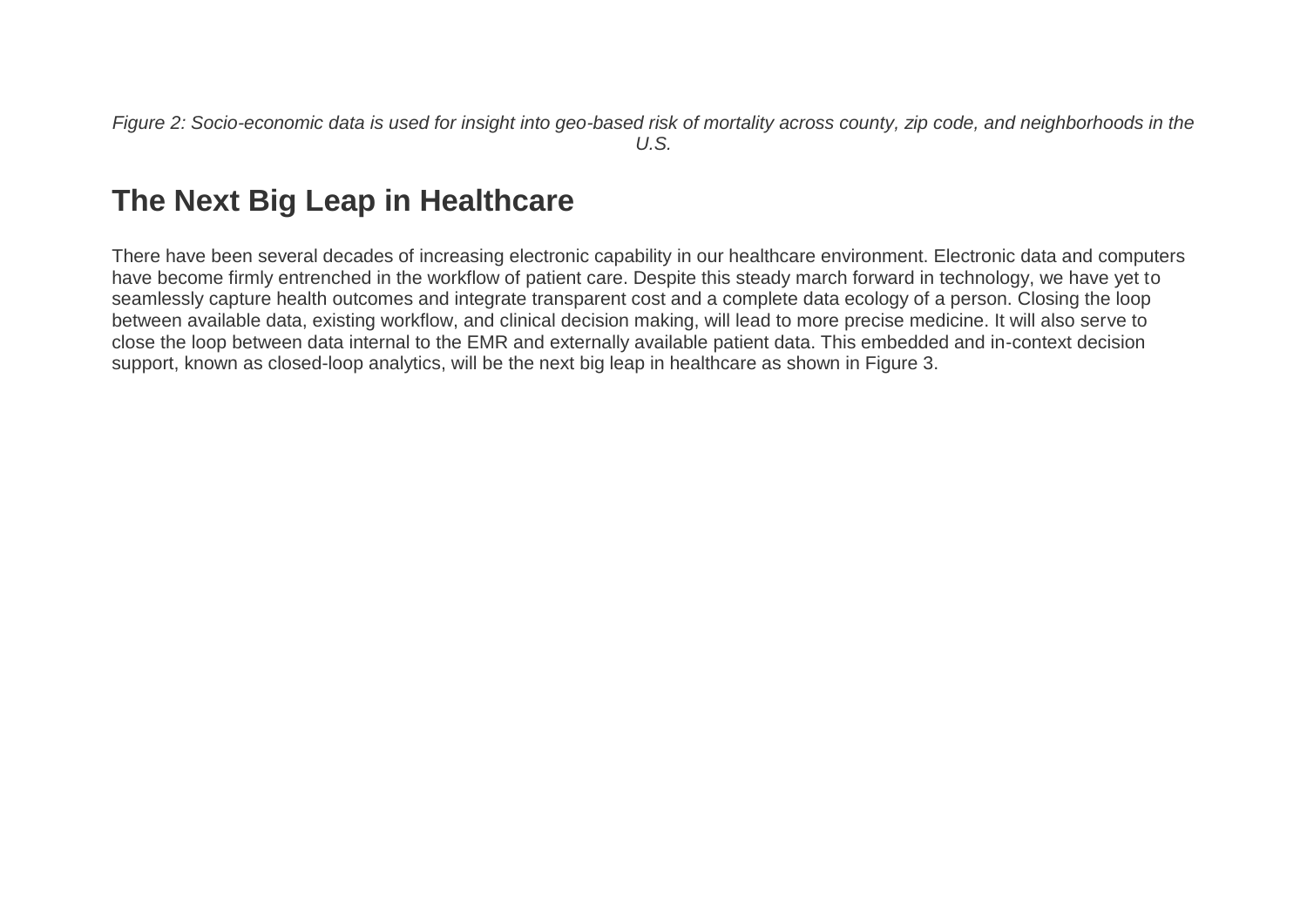

*Figure 3: Decades of advances in the electronic capability of our healthcare environment.*

# Closed-loop Analytics and How It Leads to More Precise Medicine

Precision medicine is not only about accurate diagnosis and treatment but *timely* diagnosis and treatment, as well. That's where [closed-loop analytics](https://www.healthcatalyst.com/news/Health-Catalyst-Announces-New-Products-at-HIMSS16) comes in to play. In terms of treating a patient effectively, the primary goal of closed-loop analytics is decreasing the time from insight to decision to action. And because necessary data is found both internal and external to a health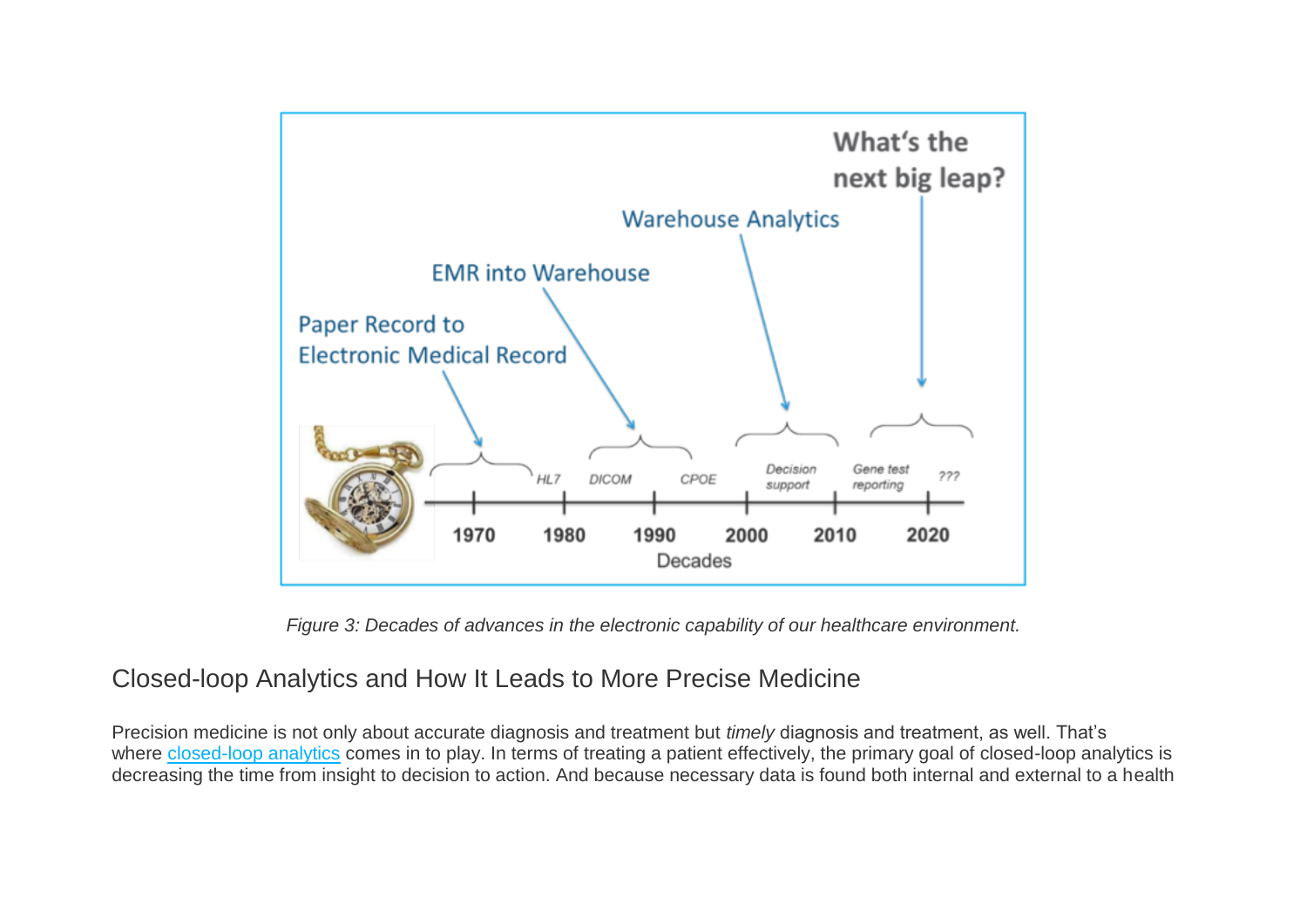system, closed-loop analytics within a robust data warehouse environment will always be superior to standalone or siloed applications.

While the traditional delivery of medicine is often linear from observation and data to decision, a more precise way to effective treatment is closing the loop between workflow, data, and action (Figure 4). Closed-loop analytics refers to individuals generating data that are used to produce metrics, analytics, or visualizations that are then acted on in one or more interventions. It is the confluence of EHR system tools, decision support tools, and reporting and analytics, all used to improve patient outcomes and reduce cost. Analytics and decision support are most effective at the point of care and when shown in an existing workflow directly to the decision maker. Similar to disease surveillance or immunization in public health, closed loop analytics can also lend insight into the entire patient lifecycle, not just point of care.

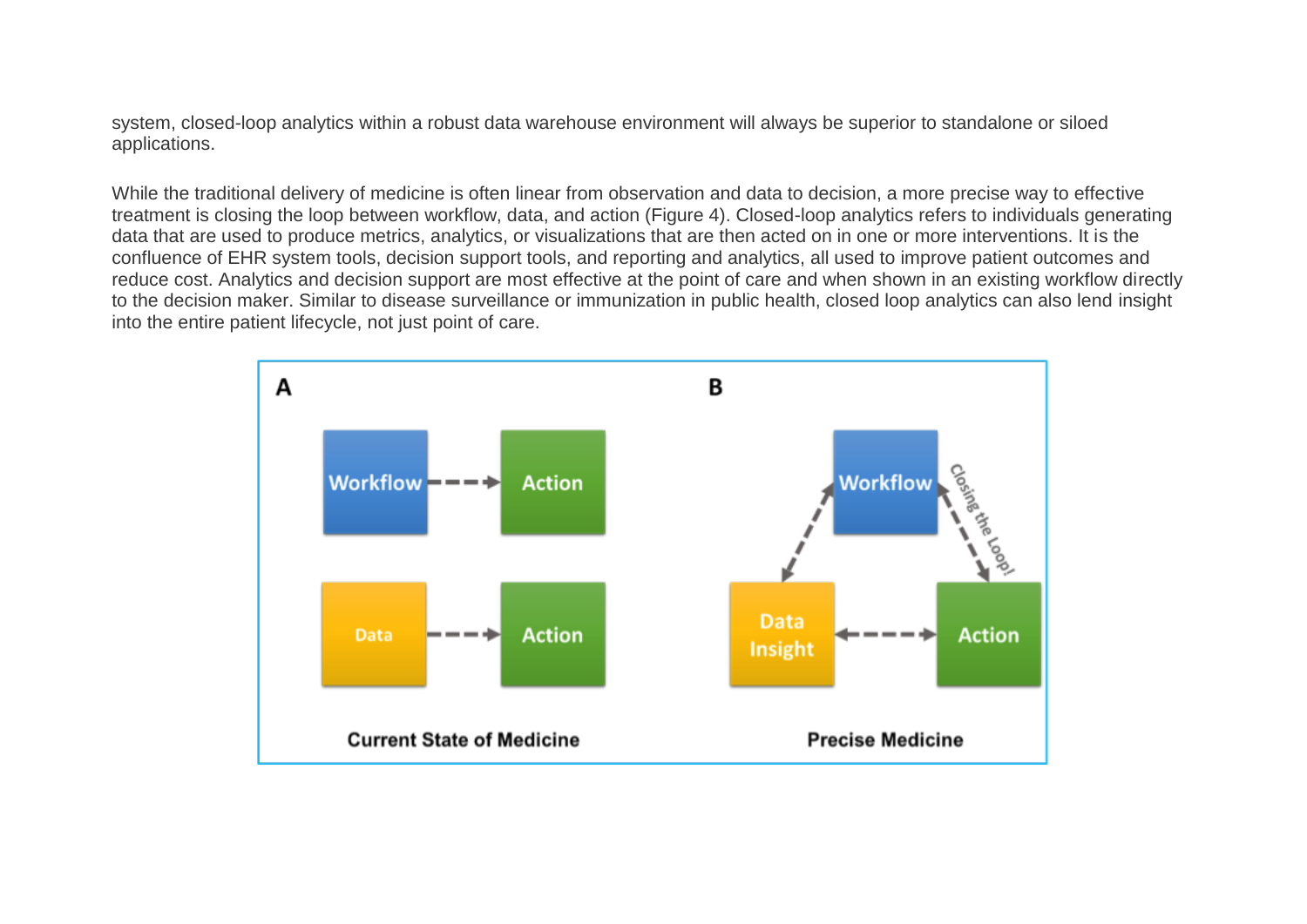*Figure 4: The current state of medicine follows a linear path from workflow to action and from data to action. A more precise way to deliver care is closing the loop between workflow, insights from data, and action.*

Closed-loop analytics is much more effective than a manual process for point-of-care decision support. Published literature overwhelmingly reports that clinical decision support interventions succeed when the information is provided to clinicians within their natural workflow – at the point of decision-making. Conversely, decision support does not succeed when clinicians are required to seek out the advice. When point-of-care interventions are presented automatically and fit into the workflow of the clinicians, those recommendation are more likely to be used. Furthermore, it is also more effective to provide recommended actions for the decision maker instead of simply showing an assessment. Finally, interventions that provide information at the time and place of decision making are more likely to have an impact on patient health and overall costs.

At the heart of delivering precision medicine, closed-loop analytics provides an effective way to activate all available data to improve patients' lives and pinpoint their healthcare costs.

#### References:

[The National Academies of Sciences, Engineering and Medicine,](http://www.nationalacademies.org/hmd/reports/2015/improving-diagnosis-in-healthcare/improving-diagnosis.aspx) *Improving Diagnosis in Health Care*, September 22, 2015

Bright TJ, [Wong A, Dhurjati R, Bristow E, Bastian L, Coeytaux RR, et al.](http://annals.org/aim/fullarticle/1206700/effect-clinical-decision-support-systems-systematic-review) *Effect of Clinical Decision-Support Systems: A Systematic Review*[. Ann Intern Med. 2012;157:29-43.](http://annals.org/aim/fullarticle/1206700/effect-clinical-decision-support-systems-systematic-review)

Fox J, Patkar V, Chronakis I, et al. *[From practice guidelines to clinical decision support: closing the loop.](https://www.ncbi.nlm.nih.gov/pmc/articles/PMC2770361/)* Journal of the Royal [Society of Medicine. 2009;102 \(11\), 464-473.](https://www.ncbi.nlm.nih.gov/pmc/articles/PMC2770361/)

Kawamoto K, Houlihan CA, Balas EA, Lobach DF., *[Improving clinical practice using clinical decision support systems: a systematic](https://www.ncbi.nlm.nih.gov/pubmed/15767266)  [review of trials to identify features critical to success](https://www.ncbi.nlm.nih.gov/pubmed/15767266)*. BMJ. 2005 Apr 2;330(74794):765.

*v*an der Lei J. *[Closing the loop between clinical practice, research, and education: the potential of electronic patient records](https://www.ncbi.nlm.nih.gov/pubmed/11933764)*. [Methods Inf Med. 2002;41\(1\):51-4.](https://www.ncbi.nlm.nih.gov/pubmed/11933764)